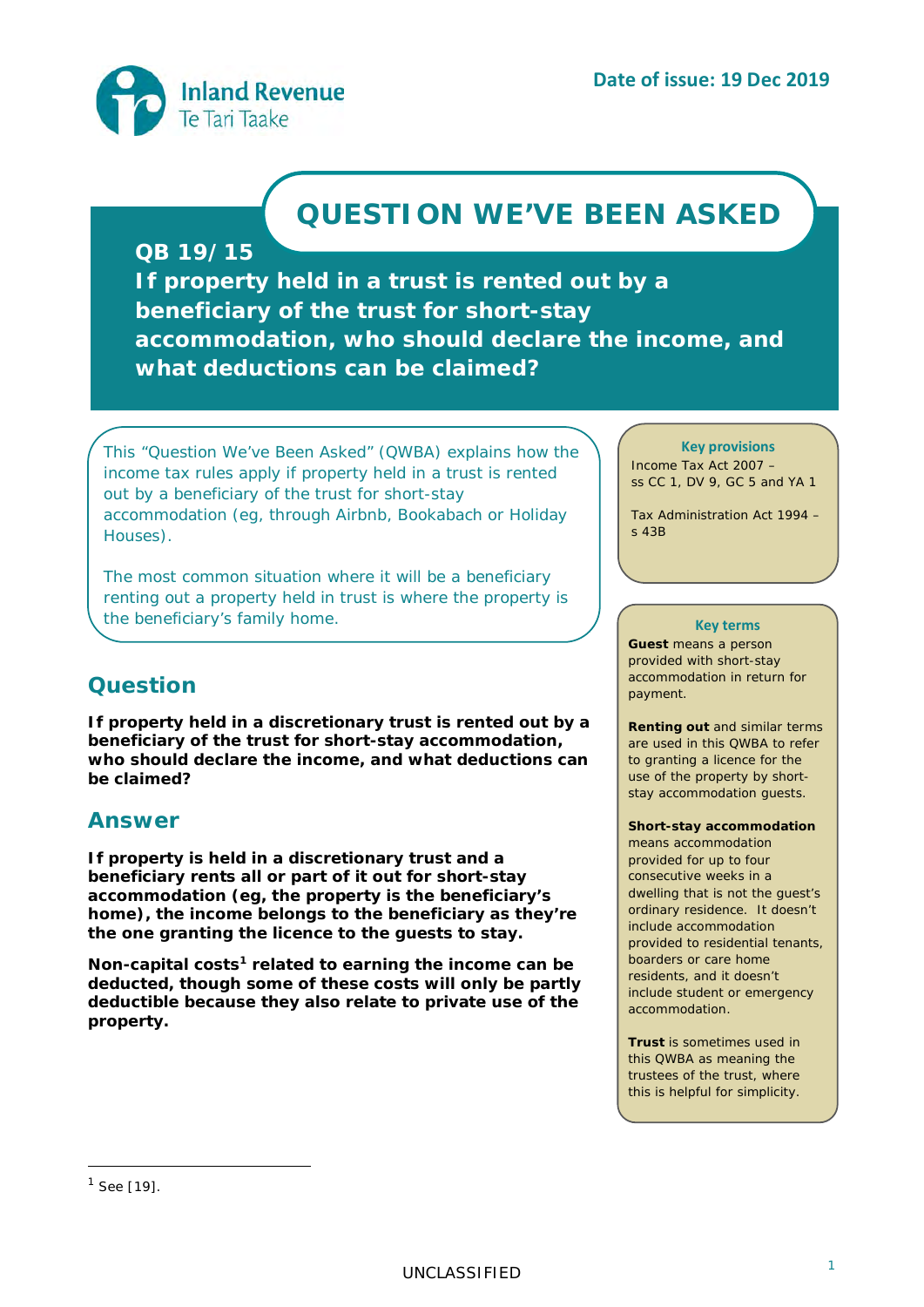## **Explanation**

-

#### **Who is renting out the property?**

- 1. Under New Zealand's tax rules, rental income from land belongs to the owner of the land and they must declare it to Inland Revenue.
- 2. Owning land is not limited to having the legal title. Under the Income Tax Act 2007 (the Act), someone will own land if they have an estate or interest in land. This could be freehold, leasehold, or any other interest in land.
- 3. Beneficiaries of a discretionary trust do not have an interest in the trust property simply by virtue of being beneficiaries. So in many situations where a property is held in a trust, it will be only the trustees, who legally own the land, who have an interest in the land. This will generally be the case, for example, for a dedicated short-stay accommodation property, or for a holiday home that is also sometimes rented out to third parties. Where only the trustees have an interest in the land, it will be the trustees renting out the property, and the rental income will belong to the trustees.
- 4. However, in some situations there will be different people with interests relating to the same underlying piece of land, and they will all be "owners" of land for income tax purposes. If this is the case, and the property is rented out, the rental income will belong to the person whose land interest is affected.
- <span id="page-1-3"></span>5. For example, if a beneficiary of a trust has a right to the possession of the property, or if they in fact occupy it, they will have an interest in land as defined in the Act. A right to possession of land is specifically defined as an "interest in land" (s YA 1). Even if a beneficiary did not have the right to possession of the property, if they occupy it there will be, legally, what's called a "tenancy at will",<sup>[2](#page-1-0)</sup> which gives rise to an interest in land.<sup>3</sup> The most common situation where a beneficiary will have an interest in the land is where the property is the beneficiary's family home.
- <span id="page-1-2"></span>6. Where a beneficiary has an interest in the land and they rent the property out to shortstay accommodation guests, it is their interest that is affected. It is their right to possession of the property, or their interest as tenant at will, that is impinged on by the property being rented out, not the trustees' legal interest in the land. As such, if a beneficiary has an interest in the land and rents out all or part of the property for shortstay accommodation, the income will be theirs.

This QWBA deals with situations where it is a **beneficiary** of the trust renting out the property for short-stay accommodation.

QB 19/16 deals with situations where it is the **trustees** of the trust renting out the property for short-stay accommodation.

<span id="page-1-0"></span><sup>2</sup> Hinde, McMorland & Sim, *Land Law in New Zealand* (online ed.), LexisNexis NZ Limited, at 11.022, and *The Laws of New Zealand* (online ed.), LexisNexis NZ Limited, "Lessor and Lessee" paras 108–112, and "Trusts" para 99.

<span id="page-1-1"></span><sup>3</sup> Hinde, McMorland & Sim, *Land Law in New Zealand* (online ed.), LexisNexis NZ Limited, at 10.010(c).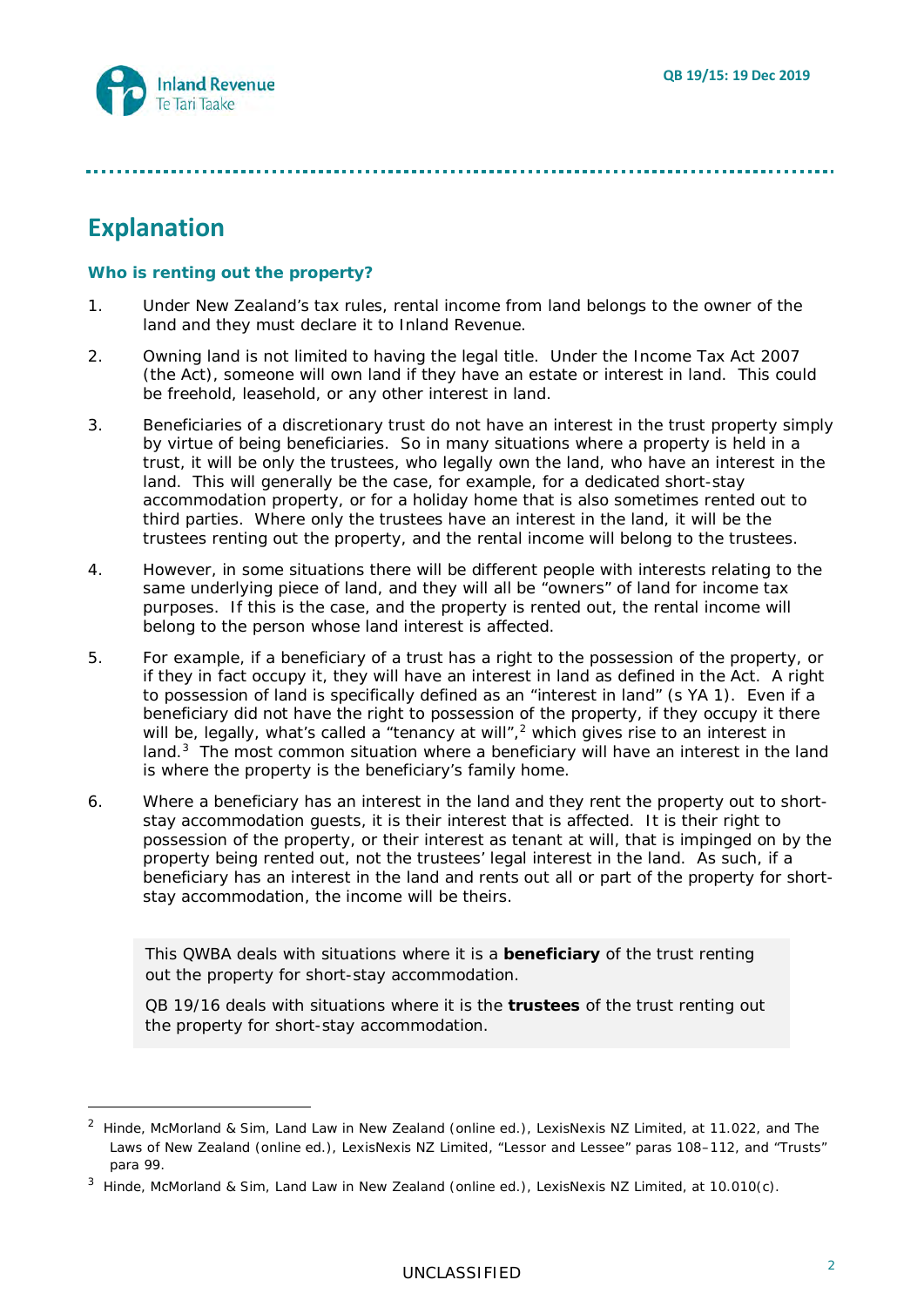

#### **A beneficiary of the trust is renting out the property**

7. As noted above, the most common situation where a beneficiary of a trust is deriving the short-stay accommodation income from renting out a property held in a trust, is where the property is the beneficiary's home.

#### **Summary of the income tax implications**

- 8. In this situation, it will be the beneficiary deriving the short-stay accommodation income because it is their interest in land that is affected by the property being rented out.
- 9. The beneficiary may be eligible to use a simplified method for meeting their tax obligations, known as the "standard-cost method". This is discussed from [\[17\]](#page-3-0). Otherwise, the deductibility of the (non-capital) property-related expenses depends on whether the expense is incurred by the person deriving the income – in this case the beneficiary. Sometimes in a family trust situation this will not be the case.
- 10. In addition, while some expenses will be fully-deductible, others may be only partly deductible because they also relate to private use of the property.
- 11. Table 1 summarises the income tax implications for short-stay accommodation properties held in trust, where the income is derived by a beneficiary of the trust.

*TABLE 1: SHORT-STAY ACCOMMODATION PROVIDED IN TRUST PROPERTY THAT IS A BENEFICIARY OF THE TRUST'S HOME − INCOME DERIVED BY BENEFICIARY*

| <b>Income</b>                                                                                                                               | Generally, all amounts received from paying guests are income to the beneficiary.<br>However, some amounts may be exempt. This will be the case:<br>if DET 19/02 (discussed below) is used; or<br>$\overline{\phantom{a}}$<br>if DET 19/02 isn't used and the "mixed-use asset rules" (the MUA rules)<br>apply (see from [14]).                                                                                                                                                                                                                                                                                                                                                                                                                                                                                                                                                                                                                                                                               |
|---------------------------------------------------------------------------------------------------------------------------------------------|---------------------------------------------------------------------------------------------------------------------------------------------------------------------------------------------------------------------------------------------------------------------------------------------------------------------------------------------------------------------------------------------------------------------------------------------------------------------------------------------------------------------------------------------------------------------------------------------------------------------------------------------------------------------------------------------------------------------------------------------------------------------------------------------------------------------------------------------------------------------------------------------------------------------------------------------------------------------------------------------------------------|
| <b>Expenditure incurred</b><br>by the trustees and<br>paid by a beneficiary<br><b>OR</b><br><b>Expenditure incurred</b><br>by a beneficiary | For the beneficiary<br>If the beneficiary pays all of the property-related outgoings, they may be<br>eligible to use standard-cost determination DET 19/02. This is a simplified<br>method for meeting the tax obligations for the short-stay accommodation<br>activity.<br>If DET 19/02 is used:<br>the short-stay accommodation income the beneficiary gets from the<br>property is <b>exempt</b> up to the amount of the standard-costs;<br>only income over the amount of the standard-costs needs to be declared;<br>the beneficiary can't deduct any of their actual expenditure, unless it's for<br>something not covered by the standard-costs and they have assessable<br>income from providing the short-stay accommodation (ie, their income<br>from providing the short-stay accommodation exceeds their standard-<br>costs).<br>If $DET$ 19/02 isn't used, the expenditure is deductible to the beneficiary,<br>subject to apportionment for private use (usually as per $\overline{OB}$ 19/05). |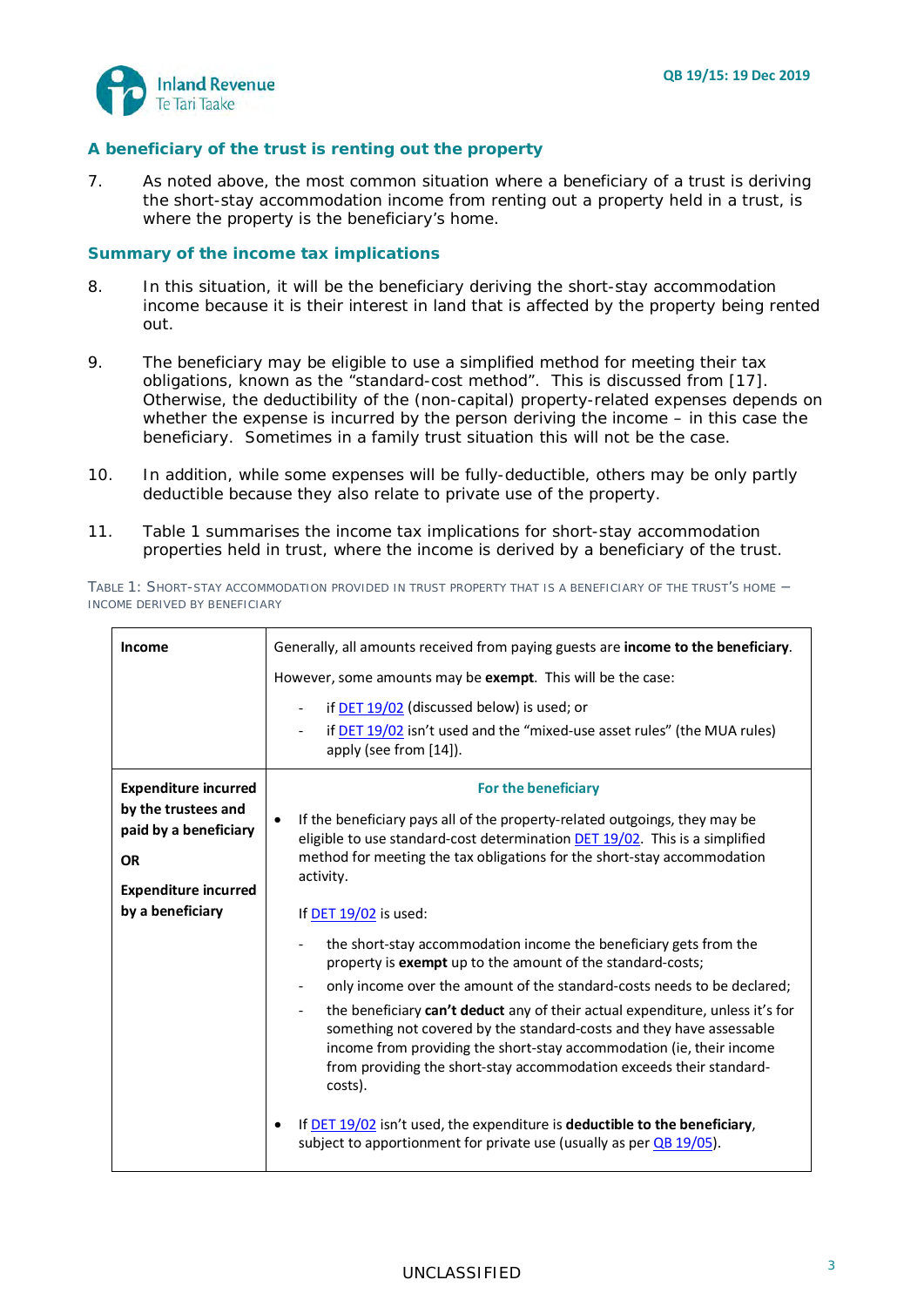

|                                                           | <b>For the trustees</b>                                                                                                                                                                                                                                                                |
|-----------------------------------------------------------|----------------------------------------------------------------------------------------------------------------------------------------------------------------------------------------------------------------------------------------------------------------------------------------|
|                                                           | The amount of any expenses incurred by the trustees and paid by the<br>$\bullet$<br>beneficiary is rental <b>income to the trustees</b> . This will be cancelled out by the<br>expenditure being deductible to the trustees because it's incurred by them.                             |
|                                                           | If the trust is a "non-active trust" and has filed a non-active trust declaration<br>(IR633), the trustees don't need to file a return (s 43B of the Tax Administration<br>Act 1994). Otherwise, the trustees do need to file a return and include the<br>rental income and deduction. |
| <b>Expenditure incurred</b><br>by and paid by<br>trustees | The expenditure is <b>not deductible</b> to anyone, unless the beneficiary pays rent to<br>the trustees (including through reimbursement of the expense, on account of the<br>right to use the property).                                                                              |

#### **The beneficiary's income and deductions**

#### *Income*

- 12. Generally, all of the amounts received from paying guests will be income, and, for the reasons discussed at [\[1\]](#page-0-1) to [\[6\]](#page-1-2), the income is derived by the beneficiary.
- 13. The beneficiary may be eligible to use a simplified method (in DET [19/02\)](https://www.classic.ird.govt.nz/technical-tax/determinations/other/standard-cost/standard-cost-short-stay/) for meeting their tax obligations from providing the short-stay accommodation (discussed from [\[17\]](#page-3-0)). If they use this method, some or all of the income will be exempt, and it will only be necessary to return income over a certain level. This reflects the typical costs incurred in providing short-stay accommodation in your home.
- <span id="page-3-1"></span>14. If DET [19/02](https://www.classic.ird.govt.nz/technical-tax/determinations/other/standard-cost/standard-cost-short-stay/) isn't used and the MUA rules apply there may also be some exempt income. The MUA rules could apply, for example, if a separate dwelling (eg, a sleepout) on the same property as the beneficiary's home is rented out, or if the home is vacant for 62 days or more in the year (eg, if the beneficiary was away for an extended holiday and the home was unused during that time).
- 15. If the MUA rules apply, the following amounts will be exempt income:
	- amounts received for renting the property to associated natural persons (eg, close relatives of the beneficiary such as their children, grandchildren, siblings or in-laws); and
	- amounts received from renting the property at "mates' rates" (less than 80% of the market value rent).

What will be income or exempt income under the MUA rules is discussed in detail in QB [19/07.](https://www.classic.ird.govt.nz/technical-tax/questions/questions-general/qwba-1905-to-1909-short-stay-accommodation.html)

#### *Deductions*

- 16. Often where a beneficiary's home is held in a trust the beneficiary will pay all of the outgoings for the property, irrespective of who the expenses are legally incurred by (eg, rates, insurance, repairs and maintenance, and any loan repayments for the property).
- <span id="page-3-0"></span>17. Where the beneficiary's home is used to earn short-stay accommodation income (ie, through renting out a room or the whole property from time to time) and the beneficiary pays all of the property-related outgoings, they may be eligible to use standard-cost determination **DET 19/02**. This is a simplified method for a taxpayer meeting their tax obligations from providing short-stay accommodation in all or part of their home.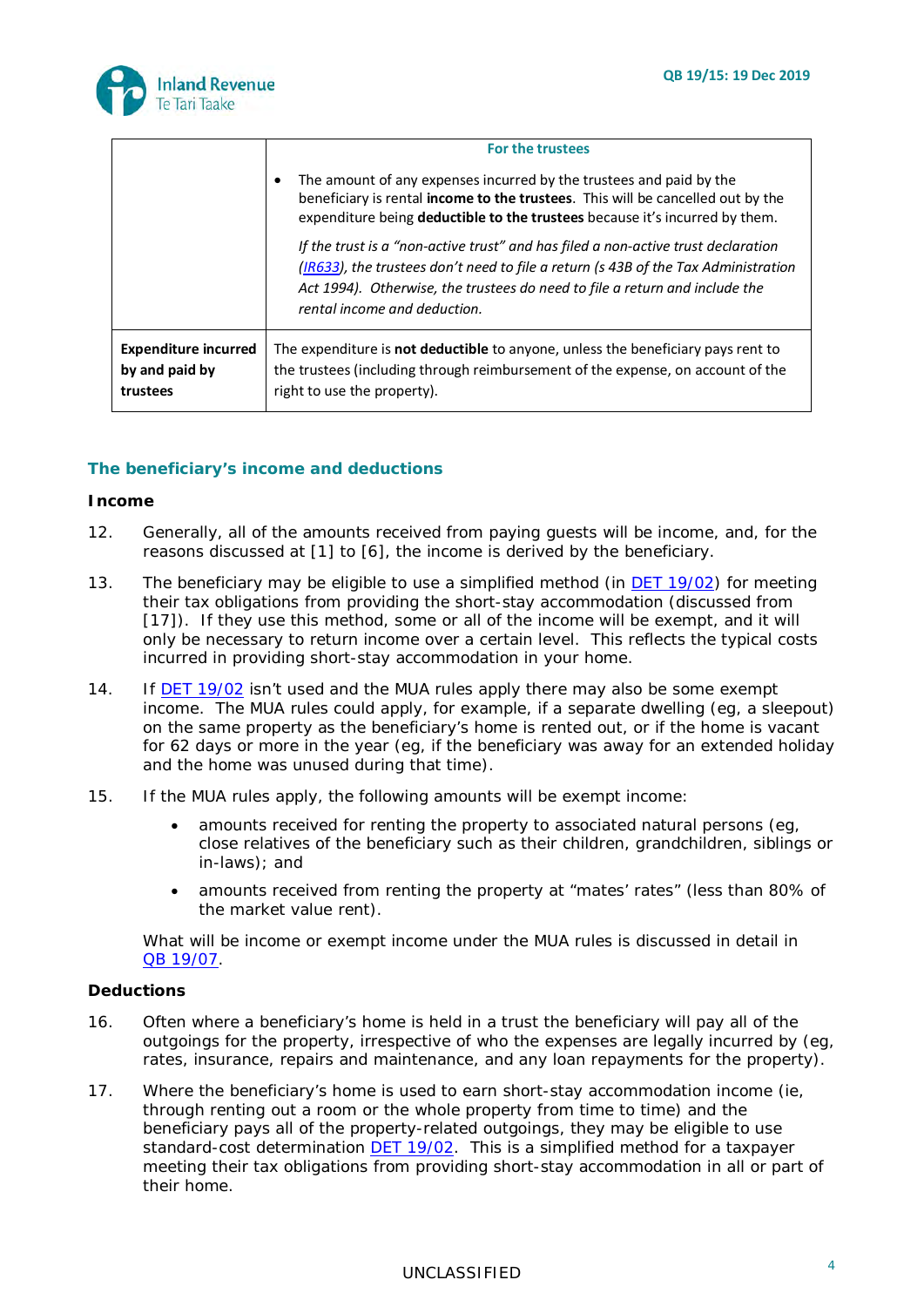

- 18. If DET [19/02](https://www.classic.ird.govt.nz/technical-tax/determinations/other/standard-cost/standard-cost-short-stay/) is used, income up to the amount of set standard-costs is exempt. Only income in excess of the standard-costs needs to be returned. No deductions for expenditure actually incurred are allowed, unless the expenditure is for things not covered by the standard-costs in the determination.
- <span id="page-4-0"></span>19. If DET [19/02](https://www.classic.ird.govt.nz/technical-tax/determinations/other/standard-cost/standard-cost-short-stay/) isn't used, non-capital property-related expenses the beneficiary pays will be deductible to the beneficiary, subject to appropriate apportionment for any expenses that don't solely relate to the income-earning use of the property. Deductible expenses would include things like:
	- interest payments;
	- property and contents insurance premiums;
	- rates;
	- repairs and maintenance;
	- utility bills;
	- advertising costs; and
	- any commission or fee the beneficiary pays to an advertising platform or transaction facilitator (this does not include any service fee the guests pay the platform, just fees the beneficiary pays).
- 20. Expenses that relate solely to the rental activity (eg, advertising fees) will be 100% deductible. But mixed expenses – those that relate to both the private use of the home and the rental activity – need to be apportioned. These mixed expenses would include things like rates, insurance, utility bills, and loan interest.
- 21. Generally, the appropriate basis for apportionment will be as discussed in  $\overline{OB}$  [19/05.](https://www.classic.ird.govt.nz/technical-tax/questions/questions-general/qwba-1905-to-1909-short-stay-accommodation.html) But in some situations a different basis may be required. For example, if a separate dwelling (eg, a sleepout) on the same property as the beneficiary's home is rented out, or if the home is vacant for 62 days or more in the year (eg, if the beneficiary was away for an extended holiday and the home was unused during that time). In those situations, QB [19/06](https://www.classic.ird.govt.nz/technical-tax/questions/questions-general/qwba-1905-to-1909-short-stay-accommodation.html) explains how to work out which tax rules apply. If the MUA rules apply, there is a formula for apportioning expenses, and periods of private use (including use that gives rise to exempt income) will restrict the availability of deductions. If the MUA rules don't apply, **QB [19/06](https://www.classic.ird.govt.nz/technical-tax/questions/questions-general/qwba-1905-to-1909-short-stay-accommodation.html)** will refer readers to the appropriate guidance on apportionment.
- 22. Depreciation losses on chattels in the property owned by the beneficiary and available for use by paying guests will also be deductible either in full or in part (depending on whether the chattels are used solely by paying guests).  $QR$  [19/05](https://www.classic.ird.govt.nz/technical-tax/questions/questions-general/qwba-1905-to-1909-short-stay-accommodation.html) explains how to calculate the percentage of depreciation losses that is tax deductible (except if the home was vacant for 62 days or more in the year  $-$  in which case see  $QB$  [19/07\)](https://www.classic.ird.govt.nz/technical-tax/questions/questions-general/qwba-1905-to-1909-short-stay-accommodation.html).

#### *Allocation of deductions if the rental activity is loss-making*

- 23. If the rental activity is loss-making, the residential rental ring-fencing rules in subpart EL of the Act may potentially limit the deductions that can be allocated to the income year.
- 24. Those rules will often not apply where the property the beneficiary is renting out is their main home. However, the rules could apply in some situations, for example, if a principal settlor of the trust has a separate main home, or if the property the beneficiary is renting out is not their main home.
- 25. Any deductions that can't be allocated to the year because of the ring-fencing rules will be carried forward to the next year the beneficiary derives residential income.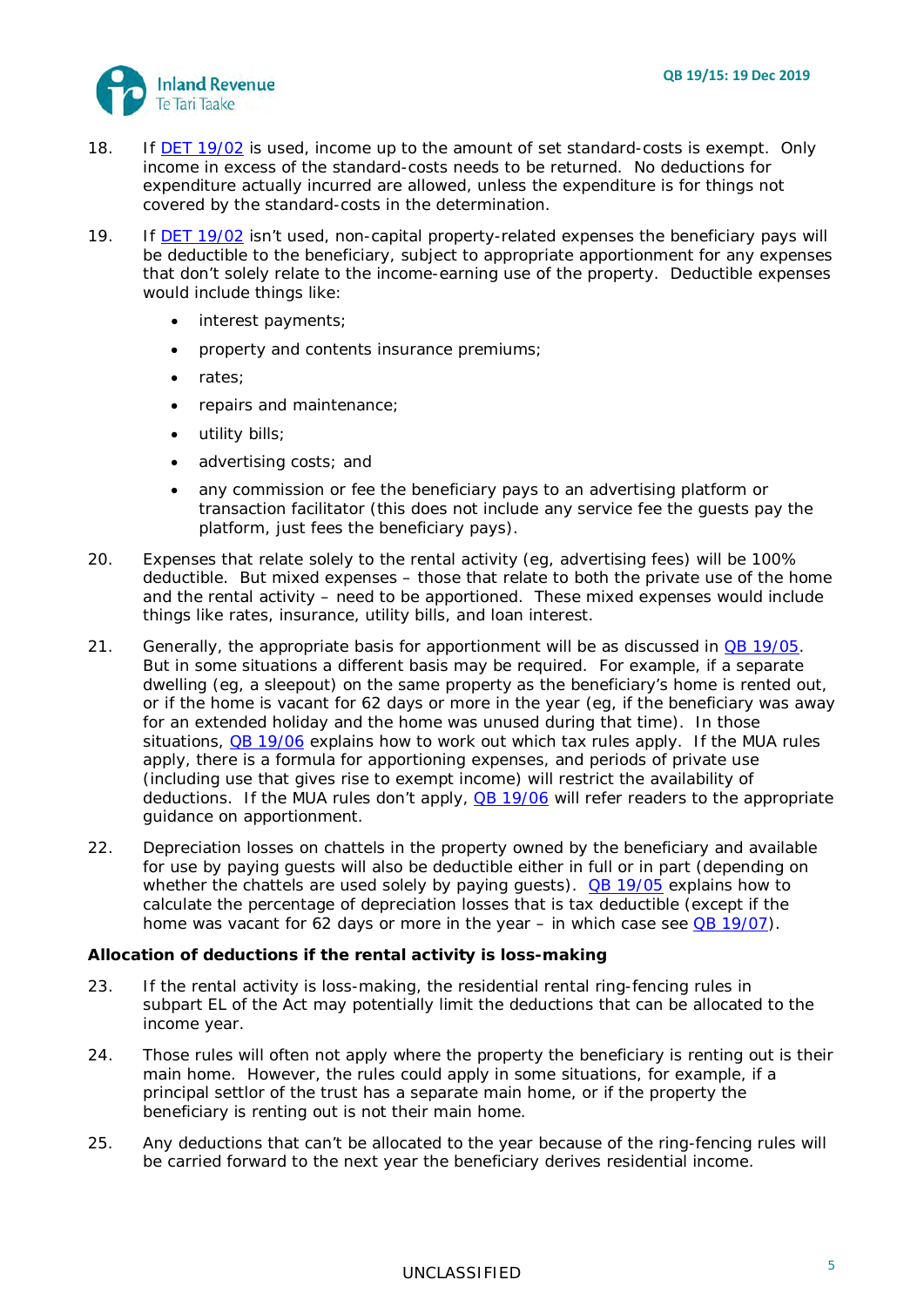

- 26. The ring-fencing rules will not apply if the short-stay accommodation is provided in a dwelling that is a mixed-use asset for the purposes of the MUA rules. For example, this could be the case for a separate dwelling (eg, a sleepout) on the same property as the beneficiary's home. There are separate rules called the "expenditure quarantine rules" that may apply in this situation if the rental activity is loss-making  $-$  see QB [19/07.](https://www.classic.ird.govt.nz/technical-tax/questions/questions-general/qwba-1905-to-1909-short-stay-accommodation.html)
- 27. There is more information about the residential rental ring-fencing rules in *[Tax](https://www.classic.ird.govt.nz/resources/9/c/9cbba65d-16d1-44b1-bc4e-747245732f03/tib-vol31-no8.pdf)  [Information Bulletin](https://www.classic.ird.govt.nz/resources/9/c/9cbba65d-16d1-44b1-bc4e-747245732f03/tib-vol31-no8.pdf)* Vol 31, No 8 (September 2019), from page 53.

#### **The trustees' income and deductions**

- 28. In the family home context, it's likely that most of the property-related expenditure will be incurred by the beneficiary who lives there. However, some expenditure will be incurred by the trustees, for example, the rates and possibly property insurance.
- 29. Often the beneficiary who lives in the property will pay the property-related outgoings incurred by the trust as part of the arrangement that allows them to live in the property. The payment of those amounts by the beneficiary would be rental income to the trustees under s CC 1.
- 30. However, this rental income would be offset by the trustees being able to deduct the expenditure, as it's incurred by them in deriving the rental income.
- <span id="page-5-1"></span>31. If the trust is non-active, the trustees **may not need to file a tax return**. A return would not be required if the trust:
	- is a complying trust (an ordinary New Zealand trust with New Zealand resident trustees and settlors);
	- is a non-active trust;
	- has submitted a non-active trust declaration [\(IR633\)](https://www.classic.ird.govt.nz/forms-guides/keyword/trustsandestates/ir633-nonactive-company-declaration.html) to Inland Revenue; and
	- hasn't stopped being a non-active trust since making the declaration.
- 32. Essentially, a trust will be a non-active trust if it hasn't derived (or been deemed to have derived) any income for the year and doesn't have any deductions for the year. There also can't have been any transactions involving assets of the trust that give rise to income to any person, or to fringe benefits to any employee or former employee.
- <span id="page-5-0"></span>33. In determining whether a trust is "non-active", the following payments aren't taken into account (s 43B(3) of the Tax Administration Act 1994):
	- (a) reasonable fees paid to professional trustees to administer the trust; or
	- (b) bank charges or other minimal administration costs totalling not more than \$200 in the tax year; or
	- (c) interest earned on trust assets in any bank account during the tax year, to the extent to which the total interest does not exceed \$200; or
	- (d) **insurance, rates, and other expenditure incidental to the occupation of a dwelling owned by the trust and incurred by the beneficiaries of the trust**.

[Emphasis added]

- 34. So if a beneficiary is paying the trustee-incurred outgoings for the property because they live there, while those amounts may technically be rent, if the trust doesn't otherwise have income or make any payments other than those mentioned at [\[33\]](#page-5-0), it may be able to submit a non-active trust declaration (see the requirements at [\[31\]](#page-5-1)). If the trust meets the requirements and does this, the trustees won't need to file a tax return so long as the trust continues to be non-active.
- 35. Trusts that **aren't** non-active trusts will have to file a tax return. Example 1 explains what rental income the trustees will have and what deductions they can claim when a

## 6 UNCLASSIFIED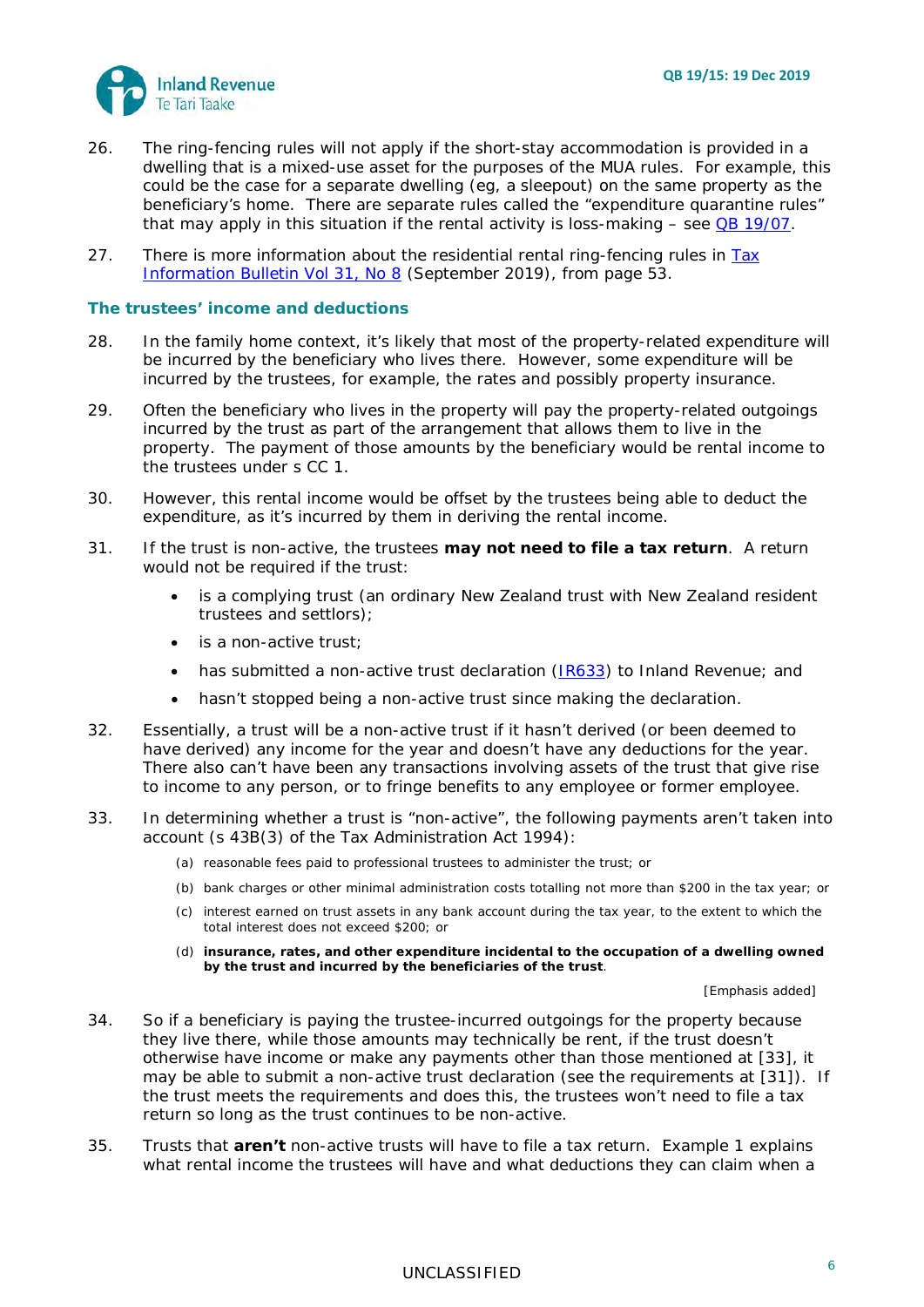

beneficiary lives in property held in the trust, uses it to provide short-stay accommodation, and pays the outgoings incurred by the trustees.

#### **Could s GC 5 apply to deem adequate rent to be paid from the beneficiary to the trust?**

- 36. Section GC 5 is a provision in the Act that may apply where property is leased to someone who uses the property in deriving income. If no rent is payable by the lessee, or the rent is inadequate, s GC 5 could deem "adequate rent" to be paid by the lessee and derived by the lessor.
- 37. "Lease" is defined in s GC 5(5) as meaning a tenancy of any duration (it also includes a sublease or bailment). As noted at [\[5\]](#page-1-3), where a beneficiary of a trust lives in property held in the trust, there will be a tenancy at will, which meets the definition of "lease".
- 38. Section GC 5 will only apply to certain leases (listed in s GC 5(2)). This includes a lease by a person to a relative. "Relative" (defined in s YA 1) includes a person connected with another person by being the trustee of a trust under which a relative has benefitted or is eligible to benefit.
- 39. So in a family trust situation, where a beneficiary is living in trust property and using it to derive income (eg, renting out a room for short-stay accommodation), s GC 5 could potentially apply to deem "adequate rent" to be paid by the beneficiary to the trust.
- 40. However, the Commissioner would not apply s GC 5 in this situation. This is because s GC 5 is aimed at ensuring income can't be assigned to someone else through leasing income-producing property to a relative or related company at a nominal rent. That mischief isn't present in the trust context, where a trust can legitimately allocate any income as beneficiary income. The Commissioner will not use s GC 5 to deem there to be "adequate rent" paid for a lease in a situation where the lease isn't creating an opportunity for a tax benefit through the shifting of income from one person to another.

#### **Provision of below market value accommodation to the beneficiary**

41. If the trust is a complying trust (an ordinary New Zealand trust with New Zealand resident trustees and settlors), the trustees allowing a beneficiary to live in the trustowned property rent-free or for less than market rent will be an exempt distribution from the trust (ss CW 53 and HC 20). However, if the trust is a foreign trust or a noncomplying trust, this will be a taxable distribution from the trust, and not subject to the ordering rules (s HC 15(6)). As to the value of the distribution, see from [8.6] of IS 18/01: *[Taxation of Trusts](https://www.classic.ird.govt.nz/resources/2/9/2999de34-26c3-4ac3-bdb3-cad3e97c3cd6/is18-01.pdf)*.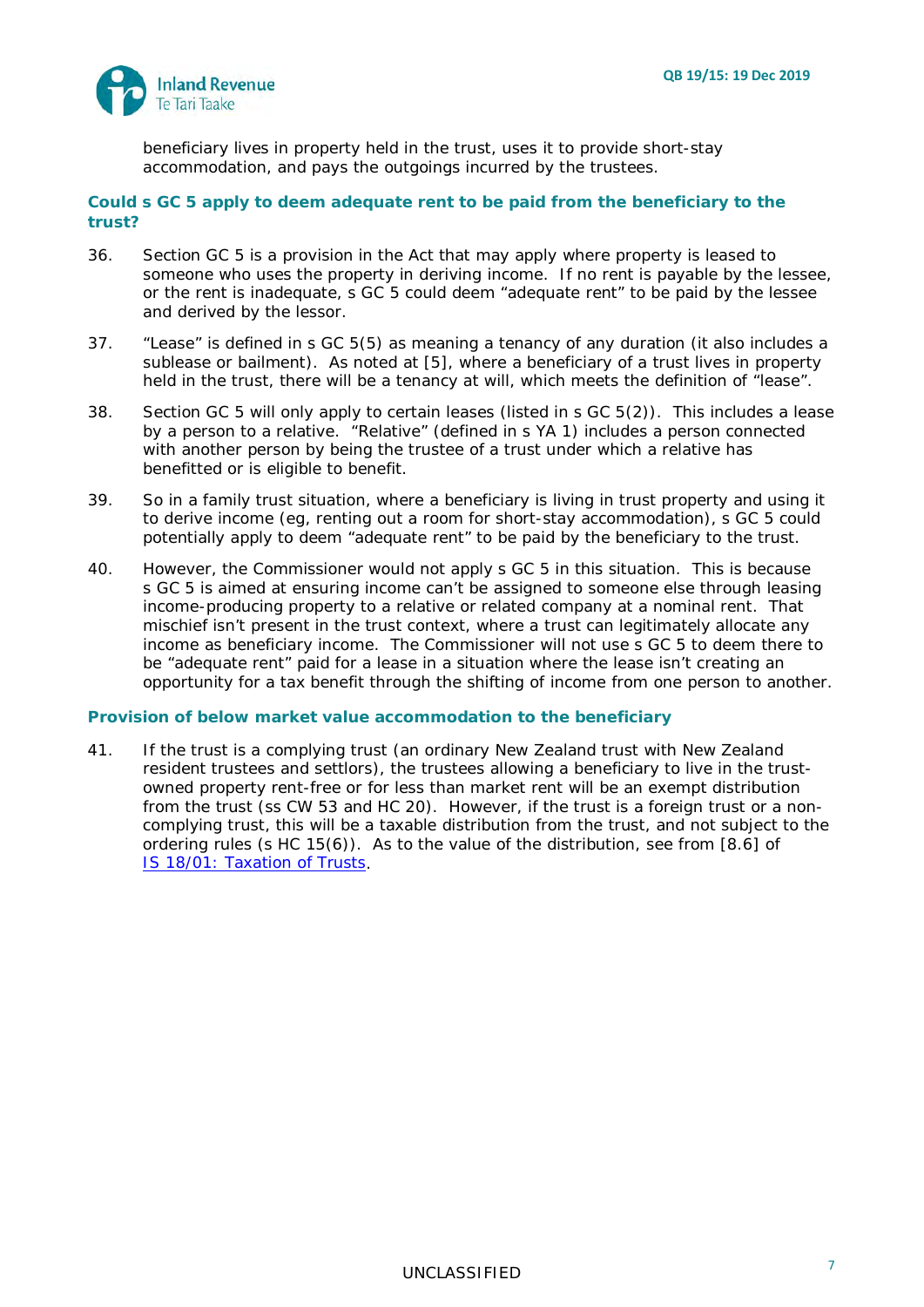

#### **Example 1**



*Harry and Theresa's home is held in a family trust. They settled the trust when they bought the home, and they are beneficiaries of the trust. They have a spare room and rent it out on Airbnb, earning \$5,000 from this during the year.*

*Because they live in the property, Harry and Theresa pay the following outgoings that are incurred by the trust: the rates (\$3,300 for the year) and the property insurance (\$1,200 for the year).*

*Harry and Theresa have other expenses related to earning the Airbnb income: loan interest (the home loan is in their names), utility bills, contents insurance, and Airbnb host service fees. They also have depreciation losses for chattels in the home that guests can use.*

*Because Harry and Theresa are paying the outgoings for the property that are incurred by the trust (the rates and property insurance), on the basis they can live there, those amounts would be rent to the trust. The trust can deduct the amount of the rates and property insurance because it has incurred them, having a legal liability to pay them. The result is that the rent and the deductions for the trust net off. However, the trust has \$10,000 income from other investments so is not a "non-active trust". As such, the trustees need to file a tax return, which will need to include the rental income and associated deductions (even though they net off).*

*If Harry and Theresa meet the criteria to use Inland Revenue's "standard-cost" determination (DET [19/02\)](https://www.classic.ird.govt.nz/technical-tax/determinations/other/standard-cost/standard-cost-short-stay/), they might choose to do that, to simplify their tax obligations. But otherwise, they'll need to return all of the Airbnb income they receive, and can deduct a portion of the rates, property insurance and other expenses (and depreciation losses) they have. QB [19/05](https://www.classic.ird.govt.nz/technical-tax/questions/questions-general/qwba-1905-to-1909-short-stay-accommodation.html) will help them work out what proportion of their expenses they can claim as deductions.*